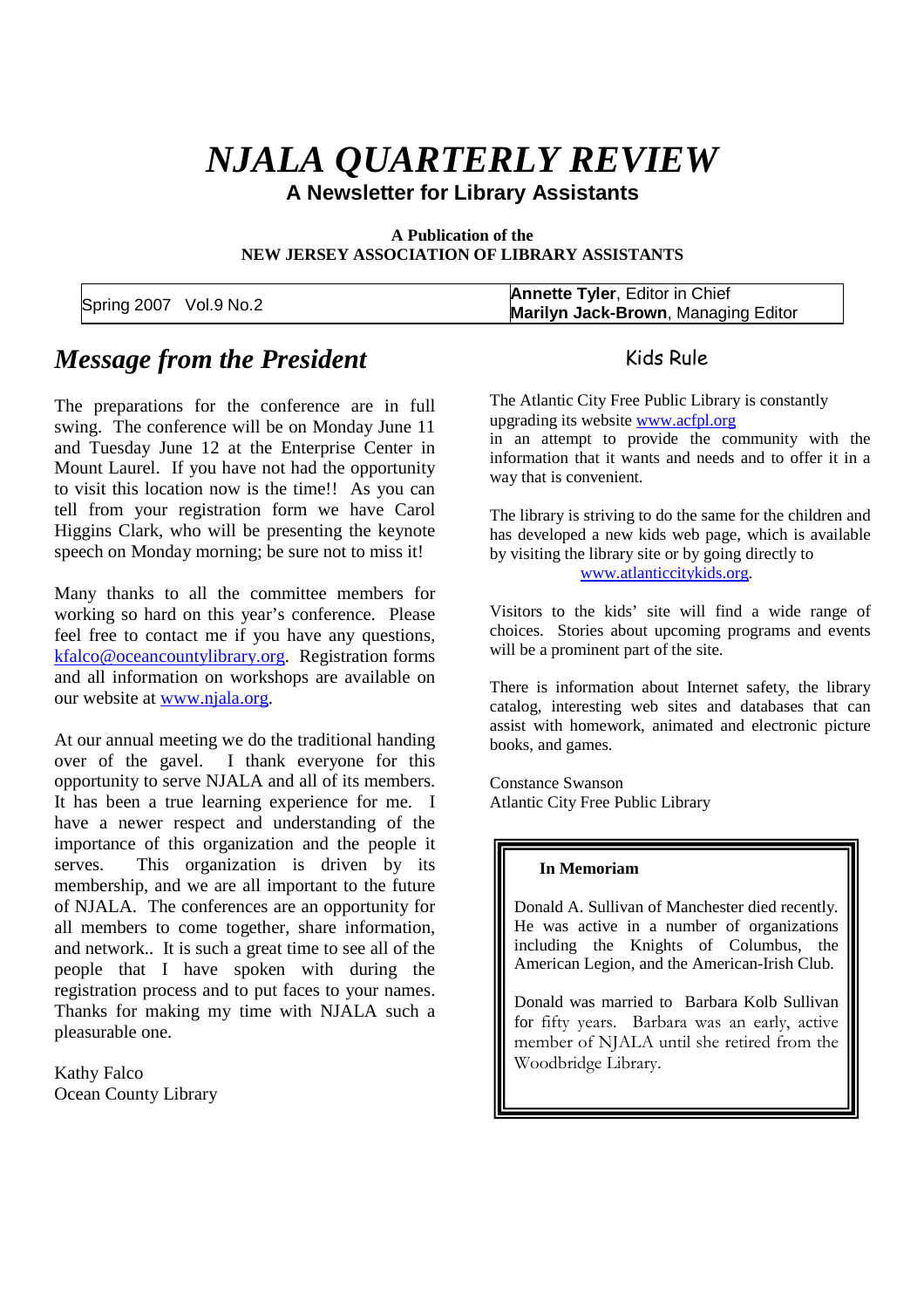# **RITA L. HILBERT SCHOLARSHIP AWARD 2007**

The NJALA Scholarship Committee is proud to announce our annual scholarship award of \$250.00 for the 2007-2008 academic year. This scholarship will be offered to a library support staff person who would like to pursue any degree or certificate program that enhances work skills.

### **REQUIREMENTS**

- 1. Applicant must be a legal resident of New Jersey.
- 2. Scholarships are available to current NJALA members only.
- 3. Recipient must attend any accredited college program or certified post-secondary program.
- 4. Recipient must use the award in a job-related field.
- 5. Applicant must enclose a 150 word essay explaining how this scholarship will help her/him reach career goals.
- 6. If the Scholarship Committee deems a personal interview necessary the applicant must be available to meet with the committee.
- 7. Tuition payment will be sent directly to the institution of enrollment along with the recipient's registration application. Proof of completion of course is required.

If you have any questions or would like an application please contact the Scholarship Committee Chairperson:

> East Orange Public Library Attn: John Guido 21 South Arlington Avenue East Orange, NJ 07018 Phone: 973-266-5601 or E-mail: jguido@eopl.org

All applications must be postmarked by May 4, 2007.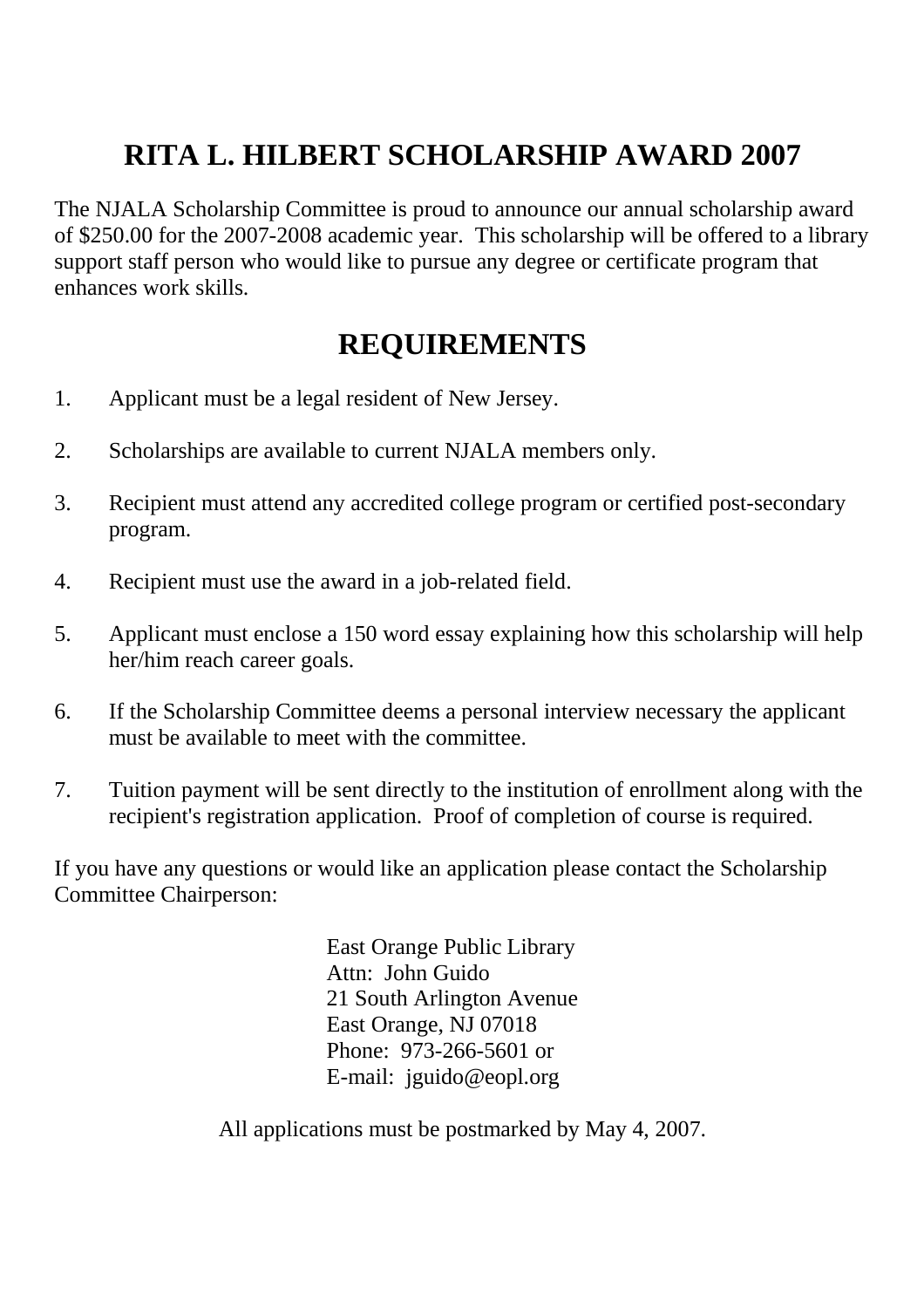|    | <b>NAME:</b>                                    | (Please Print) (Last)                                | (First)                                             |                    | (Middle)      |  |  |
|----|-------------------------------------------------|------------------------------------------------------|-----------------------------------------------------|--------------------|---------------|--|--|
|    |                                                 |                                                      |                                                     |                    |               |  |  |
|    |                                                 | (Number)                                             | (Street)                                            |                    |               |  |  |
|    |                                                 |                                                      |                                                     |                    |               |  |  |
|    |                                                 | (City)                                               |                                                     |                    | (State) (Zip) |  |  |
|    |                                                 |                                                      |                                                     |                    |               |  |  |
| 3. | <b>Post Secondary:</b>                          |                                                      |                                                     |                    |               |  |  |
|    |                                                 | Have you applied for admission to any school(s)?     |                                                     |                    | Yes: No: No:  |  |  |
|    |                                                 |                                                      |                                                     |                    |               |  |  |
|    | Have you been accepted for any school(s)?       |                                                      |                                                     |                    |               |  |  |
|    |                                                 |                                                      |                                                     |                    |               |  |  |
|    |                                                 | Are you presently attending a post secondary school? |                                                     |                    | $Yes.$ No:    |  |  |
| 4. | Education: _________                            |                                                      | <u> 1980 - Andrea Andrews, amerikansk politik (</u> |                    |               |  |  |
|    |                                                 | (College)                                            |                                                     |                    | (Year)        |  |  |
|    |                                                 | (Degree)                                             | (Major)                                             |                    | (G.P.A.)      |  |  |
|    |                                                 | Post Graduate Education: __________                  |                                                     |                    |               |  |  |
|    |                                                 |                                                      | (College)                                           | (Year) (Degree)    | (Major)       |  |  |
| 5. | Work Experience: (Most recent employment first) |                                                      |                                                     |                    |               |  |  |
|    | А.                                              |                                                      |                                                     |                    |               |  |  |
|    |                                                 | (Employer's Name)                                    | (Address)                                           |                    |               |  |  |
|    | (Position/Title)                                |                                                      |                                                     | (Employment Dates) |               |  |  |
|    | В.                                              |                                                      |                                                     |                    |               |  |  |
|    |                                                 | (Employer's Name)                                    | (Address)                                           |                    |               |  |  |
|    | (Position/Title)                                |                                                      |                                                     | (Employment Dates) |               |  |  |

### **RITA L. HILBERT 2007 SCHOLARSHIP APPLICATION**

**Signature:\_\_\_\_\_\_\_\_\_\_\_\_\_\_\_\_\_\_\_\_\_\_\_\_\_\_\_\_\_\_\_\_\_\_\_\_\_Date:\_\_\_\_\_\_\_\_\_\_\_\_\_\_\_\_\_\_\_**

**be considered for this scholarship I will be required to submit proof of course completion.**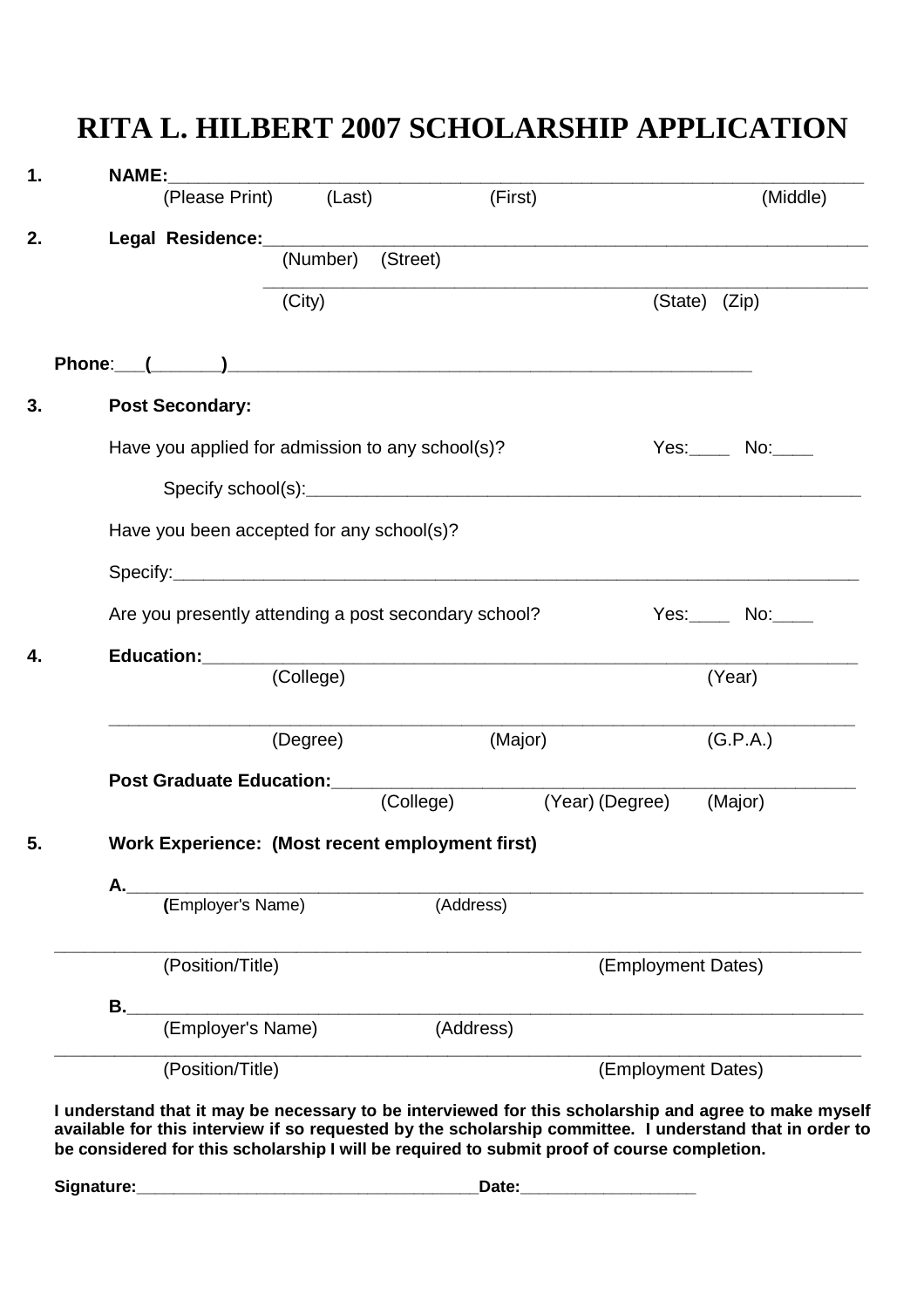### **"NJALA RECOGNITION" AND "KEHNAST" AWARDS Application**

Each year at the conference of the **New Jersey Association of Library Assistants** the "NJALA Recognition" (formerly the Ray Murray Award) and "Kehnast" awards are presented.

The NJALA Recognition Award is given to a dedicated Director, Trustee, or Librarian in a New Jersey Library or Libraries who encourages and supports participation in career development or activities for library assistants in New Jersey.

The Kehnast Award is given to a dedicated library assistant in a New Jersey Library who has made a significant contribution to the profession or to his/her library and actively participates in career development or activities in New Jersey. This award is named for AnnaMarie Kehnast who served as President and Liaison of **NJALA**.

To submit a candidate for either award please include the following:

#### **Your information**:

| (Please print.) (Last)                                                                                                | (First)                                                                                                                                                                                                                        | (Middle)                  |  |  |
|-----------------------------------------------------------------------------------------------------------------------|--------------------------------------------------------------------------------------------------------------------------------------------------------------------------------------------------------------------------------|---------------------------|--|--|
| 2. Library name & address:                                                                                            |                                                                                                                                                                                                                                |                           |  |  |
|                                                                                                                       |                                                                                                                                                                                                                                | (Street or P.O. Box $#$ ) |  |  |
| (City)                                                                                                                |                                                                                                                                                                                                                                | (State) (Zip)             |  |  |
| 3. Title: <u>2000 - 2000 - 2000 - 2000 - 2000 - 2000 - 2000 - 2000 - 2000 - 2000 - 2000 - 2000 - 2000 - 2000 - 20</u> |                                                                                                                                                                                                                                |                           |  |  |
| <b>Candidate information:</b>                                                                                         |                                                                                                                                                                                                                                |                           |  |  |
|                                                                                                                       |                                                                                                                                                                                                                                |                           |  |  |
| (Please print.) (Last)                                                                                                | (First)                                                                                                                                                                                                                        | (Middle)                  |  |  |
| 6. Library name & address:                                                                                            |                                                                                                                                                                                                                                |                           |  |  |
|                                                                                                                       |                                                                                                                                                                                                                                | (Street or P.O. Box $#$ ) |  |  |
| (City)                                                                                                                |                                                                                                                                                                                                                                | (State) (Zip)             |  |  |
| 7. Title: <u>_____________________</u>                                                                                | 8. Phone: Electronic Secretary Secretary Secretary Secretary Secretary Secretary Secretary Secretary Secretary Secretary Secretary Secretary Secretary Secretary Secretary Secretary Secretary Secretary Secretary Secretary S |                           |  |  |
| 9. Award you are applying for:                                                                                        |                                                                                                                                                                                                                                |                           |  |  |

Include an essay of no more than 200 words explaining why the candidate deserves this award. This application along with the essay must be postmarked by May 4, 2007; send them to:

> East Orange Public Library Attn: John Guido 21 South Arlington Avenue East Orange NJ 07018 Phone: 973-266-5601 Email: jguido@eopl.org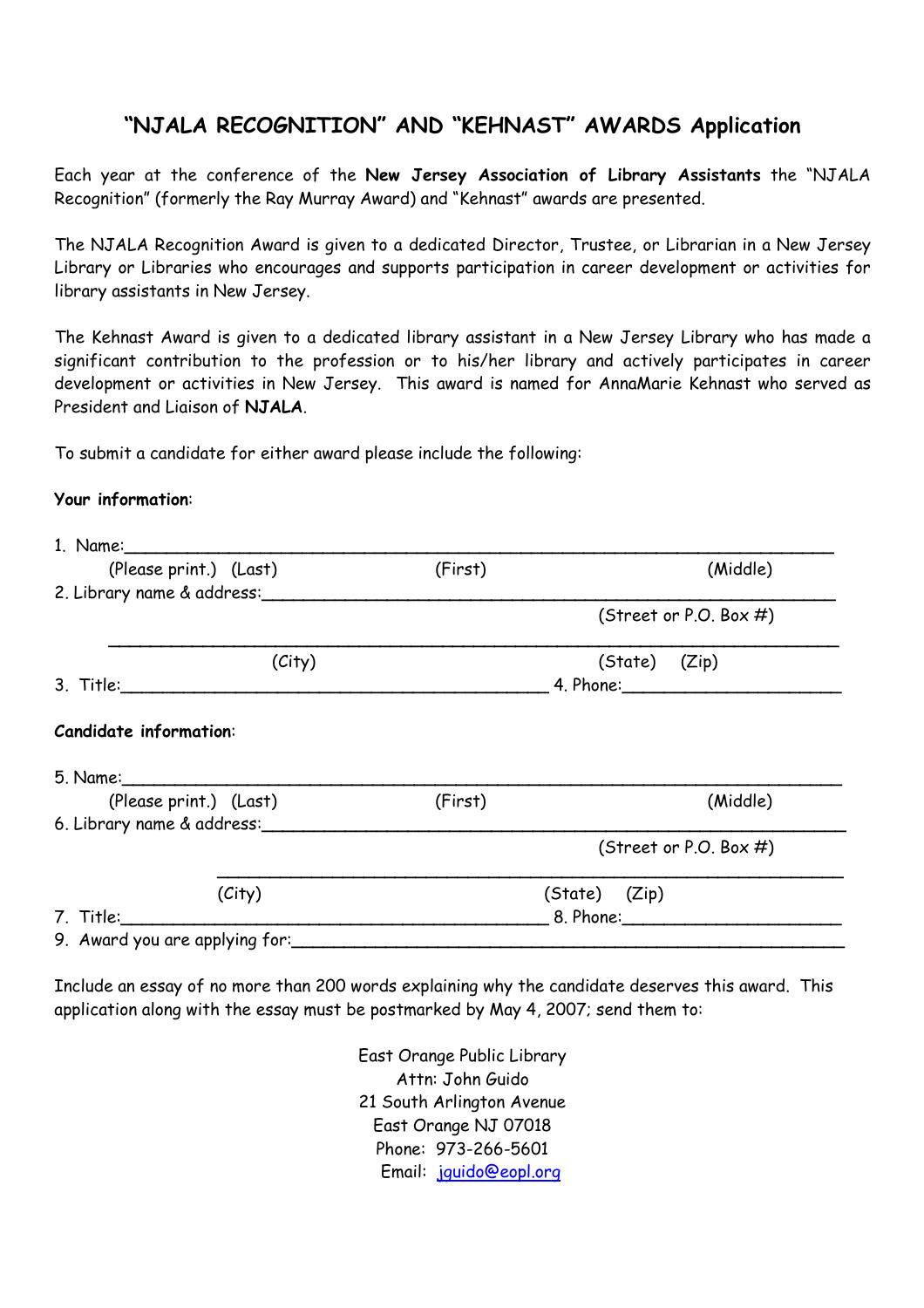#### Letter from Your Ever Lovin' Editor

I recently received an e-mail from a new member volunteering to research and write articles for the *NJALA Quarterly Review*, if I would give her topics I would like covered. Can you imagine how thrilled I was to receive that message... Kathy Falco, our outgoing–in more ways than one (She is such a ray of sunshine!), president read the message and asked me what I thought. I think I would love to clone this person.

Over the years we have had so many good contributions to our publication including news about special events at libraries, building construction joys and woes, book reviews, travelogs, reports from other library conferences, hobbies, volunteer jobs and events, celebrations, memorials, poetry, prose, and original cartoons. Ocean County Library used to send many press releases for inclusion; now their neighbor to the south–Atlantic City Free Public Library keeps us up to date with what is going on in their neck of the shore.

You have probably guessed it: This is another plea for you to send me some information to share. As I have said before, if you don't like to write just send the facts, and I will write the article. I, for one, would love to hear what is going on in your library–the joy of victory or the agony of defeat... Do you have a seemingly unsolvable problem? Maybe you and your library co-workers are not the only ones to have gone through this trial, AND maybe someone else has found a way to fix it. Do you have a fabulous idea for a fund raiser? Let us know; we'd like to make money too.

If you can't think of anything interesting about your library or your life in or outside of your library please consider the following:

Laudits and Plaudits:

Is there anything you or a co-worker has done to be proud of? If you've got something to crow about, this is your chance! The Exchange Corner:

Share any ideas you have for time-saving, money stretching, juggling home and work, etc., etc., etc.

#### Humorous Happenings:

Go ahead, make our day. Daily encounters with patrons usually contain humor of some sort.

#### Looking Ahead:

Do you have any upcoming events or seminars, work related or not. Some of us might like to come to your belly dancing workshop.

The Network:

Are there any job opportunities for library assistants at your library?

#### Something on Your Mind:

We would love to hear from you.

#### Poetry, Very Short Stories, Drawing:

If you are creative we want to know about it.

### DEADLINE

## for the next *NJALA Quarterly Review* is July 9, 2007.

**Feel free to send your articles or other information anytime before this date.** 

 *NJALA Quarterly Review* Editor Annette Tyler Morristown & Morris Township Public Library 1 Miller Road Morristown NJ 07960 973-538-3473 FAX 973-267-4064 e-mail: tyler@main.morris.org